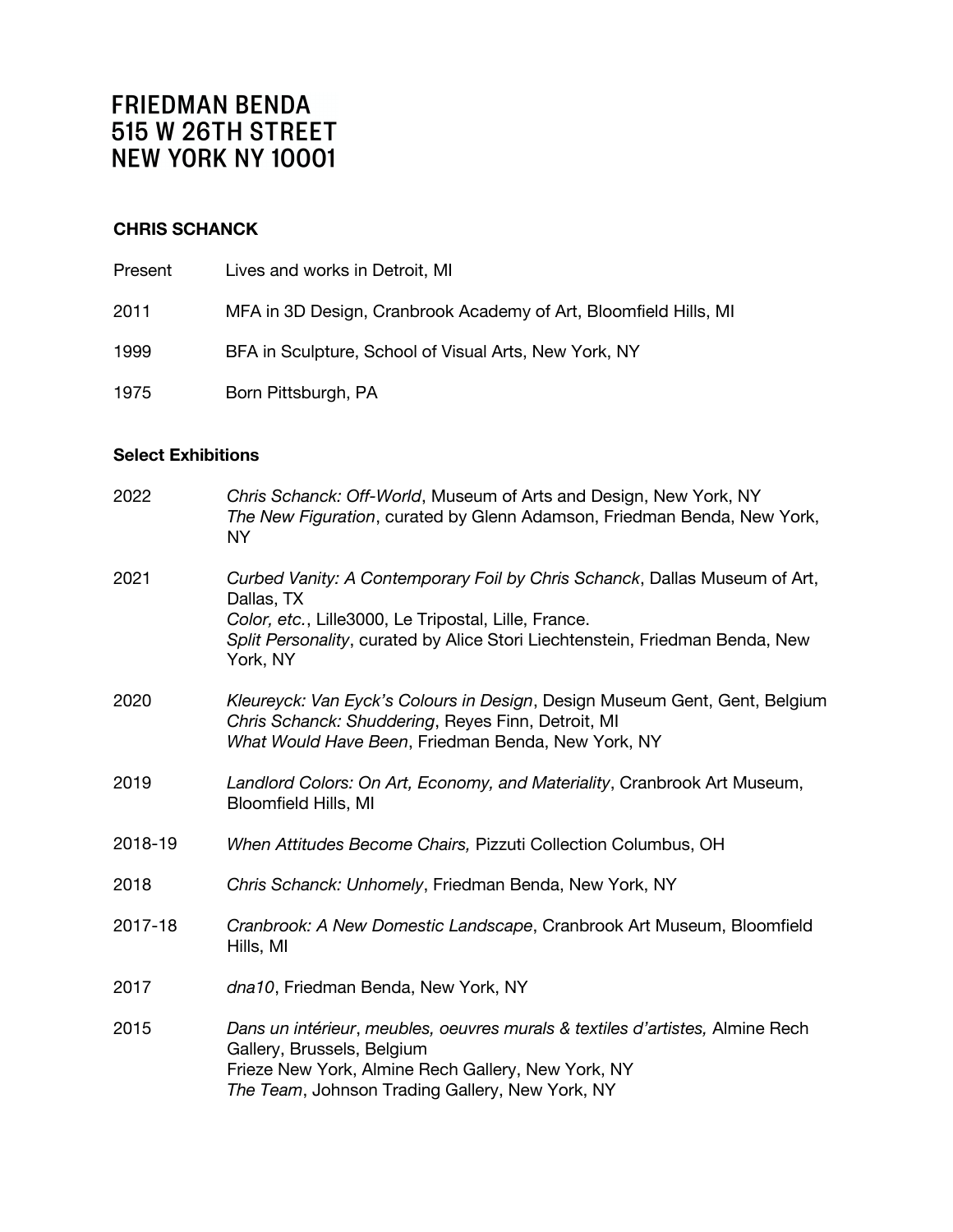| 2014 | Dans un intérieur, meubles, oeuvres murals & textiles d'artistes, Almine Rech<br>Gallery, Paris, France<br>Design Miami, Johnson Trading Gallery, Miami, FL<br>Design Miami/Basel, Johnson Trading Gallery, Basel, Switzerland |
|------|--------------------------------------------------------------------------------------------------------------------------------------------------------------------------------------------------------------------------------|
| 2013 | Furniture 2013, Johnson Trading Gallery, Long Island City, NY                                                                                                                                                                  |
| 2012 | Raw + Unfiltered, American Design Club, Heller Gallery, New York, NY                                                                                                                                                           |

# **Public Collections**

Cranbrook Art Museum, Bloomfield Hills, MI Dallas Museum of Art, Dallas, TX Montreal Museum of Fine Arts, Montréal, Canada Museum of Fine Art, Houston, TX

### **Awards**

| 2015    | Kresge Artist Fellowship Award, Visual Arts, The Kresge Foundation, Detroit, MI |
|---------|---------------------------------------------------------------------------------|
| 2010    | Merit scholarship, Cranbrook Academy of Art, Bloomfield Hills, MI               |
| 1994-98 | Scholarship recipient, School of Visual Arts New York, NY                       |

# **Select Press**

# **2022**

- Gander, Brecht Wright. "Detroit Baroque: On Chris Schanck's Corroded Majesty," *PIN-UP*, March 2022.
- Budds, Diana. "Chris Schanck Goes Cosmic with His Surreal Chairs and Chandeliers," *Curbed*, March 1, 2022.
- Wallis, Stephen. "How artist Chris Schanck turns his 'terrifying' visions into reality," *Wall Street Journal Magazine*, February 3, 2022.

# **2021**

- Angelopoulou, Sofia Lekka. "A chat with Chris Schacnk at Bottega Firehouse Detroit," *designboom*, November 16, 2021.
- Novato, Olivia. "Chris Schanck: Living Between the Practical and The Beauty," *Flaund*, November 1, 2021.

# **2020**

Gale, Nikita, "Artist Chris Schanck wants to transform your living room into something otherworldly," *Interview*, November 9, 2020.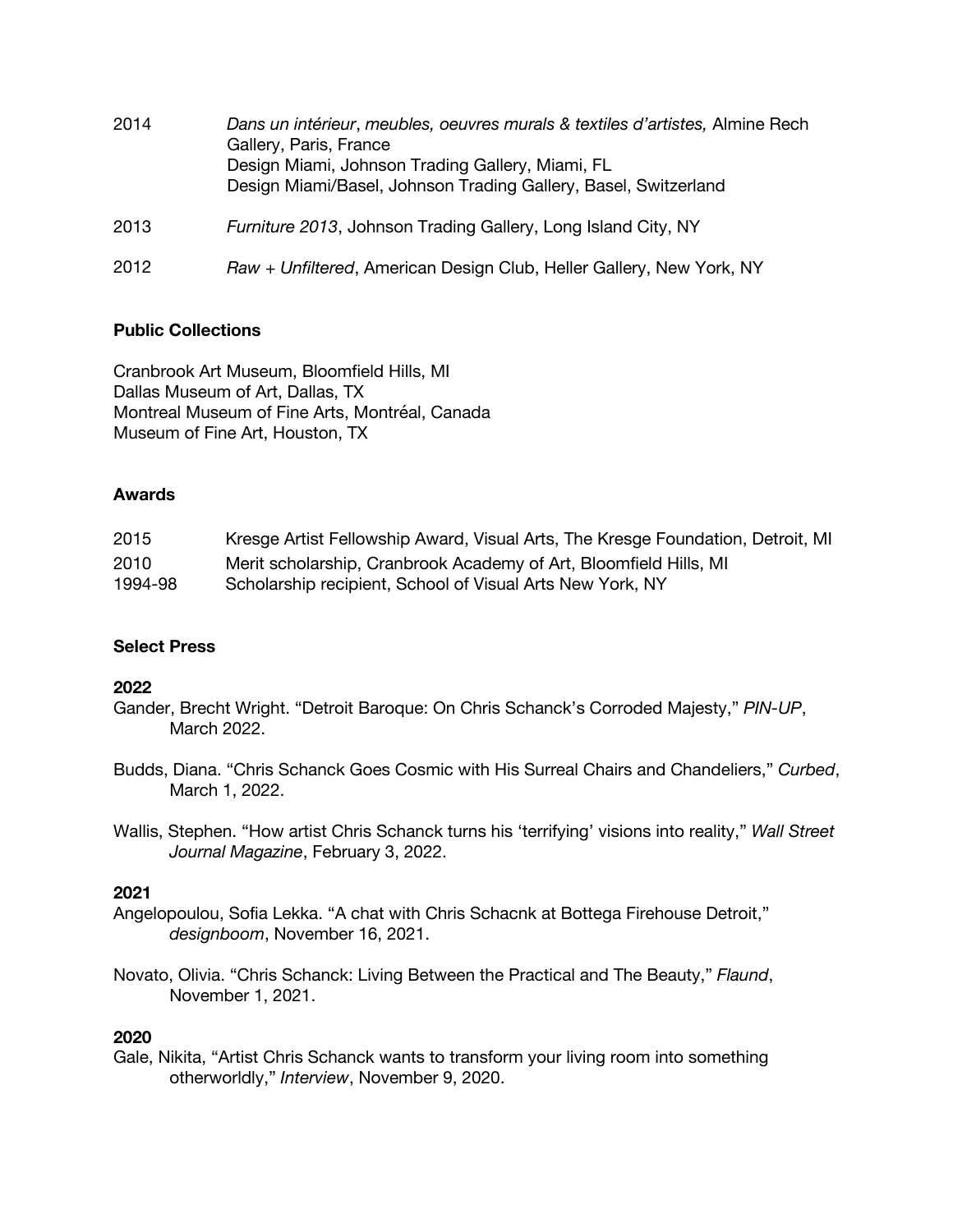Perrin, Cédric Saint André, "L'architecture, l'art et la nature," *Architectural Digest France*, July 2020.

Churchill, Jane. "Techno Brutalisme," *Architectural Digest France*, March 2020.

### **2019**

- Xie, Jenny. "For the most exciting design scene no one's talking about, head to Detroit," *dwell*, October 26, 2019.
- Weiss, Isabelle. "Detroit: City of the Past, City of Tomorrow," *SURFACE Magazine*, May 29, 2019.

"Depth of Surface: in the Studio with Chris Schanck", *LOKÉ*, 2019.

Lambert, Tiffany. "Trash Aesthetics: A New Design Language Mines the Debris of Post-Industrial America," *PIN-UP Magazine*, Spring/Summer 2019.

#### **2018**

Essner, Elizabeth. "In the Studio: Chris Schanck," *Metal Smith*, Winter 2018.

Ragheb, Fiona. "Chris Schanck," *Curator*, November 2018.

Donoghue, Katy. "How Designer Chris Schanck Pays Homage to His Detroit Neighborhood," *Whitewall*, Fall 2018.

"Design Miami Exhibits Address the Fragility of Nature," *Frame Magazine*, March/April 2018.

Singer, Jill. "In a New Show, Chris Schanck's Debuts Furniture Fit for an Alien King," *Sight Unseen,* March 7, 2018.

- Martin, Hannah. "Chris Schanck's Unveils an Ode to His Detroit Neighborhood at Friedman Benda," *Architectural Digest,* March 5, 2018.
- Loiseau, Benoit. "Proudly Irregular," *Disegno*, March 5, 2018.
- Loiseau, Benoit. "Chris Schanck's new sculptures at Friedman Benda merge fantasy and science-fiction," *Wallpaper\*,* March 1, 2018.

Ohad, Daniella. "Chris Schanck: Umhomely," *Daniella On Design,* March 1, 2018.

"Weekend Cheat Sheet: Feb. 19 – 26, 2018," *Surface*, February 28, 2018.

"Chris Schanck," *WSI Mag,* February 27, 2018.

Block, Annie. "10 Questions With Chris Schanck," *Interior Design*, February 20, 2018.

"DESIGNwire," Interior Design Homes, February 15, 2018.

"Best of Design Miami," *Modern Luxury: Interiors South Florida,* February 2018.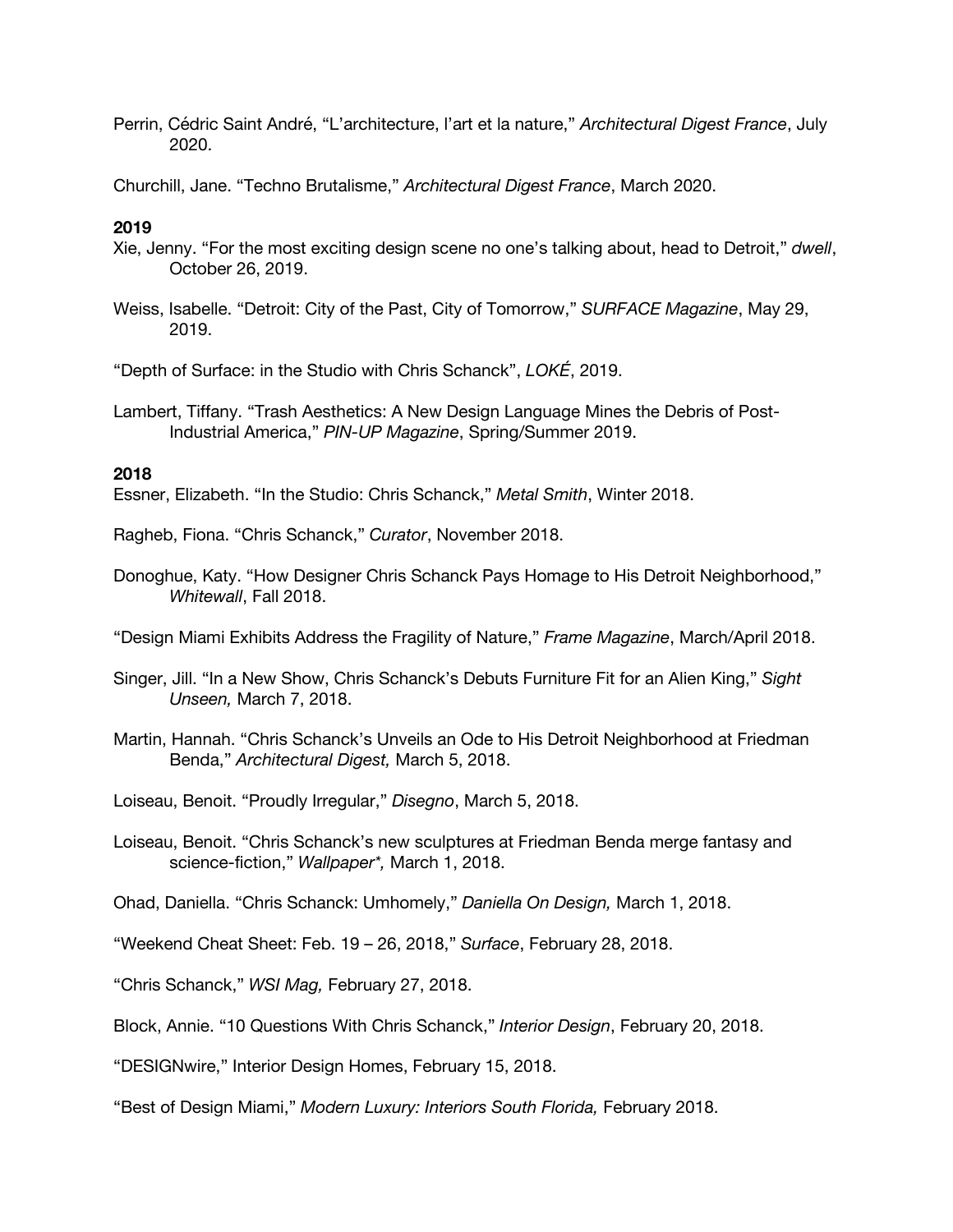Rubenstein, Dan. "Casting a Spell," *Departures,* January/February 2018.

### **2017**

- Donogue, Katy. "Totems Tall and Small at Design Miami/ 2017," *Whitewall*, December 17, 2017.
- Martin, Hannah. "At Design Miami, Chic Takes a Back Seat," *Architectural Digest,* December 11, 2017.

"Les avant sont à," *Le Fiagro,* October 18, 2017.

Gardner, Andrew. "How a Revolution in "Ugly" Design is Upending Conventions of Beauty," *Artsy,* September 6, 2017.

### **2016**

- Cascone, Sarah. "9 Fascinating Objects at Design Miami 2016," *artnet news,* November 30, 2016.
- Ayres, Carly. "The Intersection of Leftovers and Hand-Crafted Furniture," *Core 77*, August 2016.

"La Favola Del Future [Episode 6], *Sky TV Italy*, *De.Sign*, Itally, May 2016.

# **2015**

Leff, Cathy. "Imperfect Union," *Cultured*, Winter 2015.

Borka, Max. "Designed by Detroit: Christopher Schanck's Ironic Pursuits," *Damn Magazine*, May 2015.

Prodhon, Kat. "Meet the 3 Wunderkinds of Johnson Trading Gallery," *W Magazine*, 2015.

- Herriman, Kat. "Joahnson Trading Gallery is a hotbed for three rising design stars," *W Magazine*, March 26, 2015.
- Sutton, Benjamin. "Look Before you Sit: At Frieze New York, the Seats Are All Sculptures," *Hyperallergic*, May 14, 2015.
- "Le luxe, autorement, resin en fusion et étain Dechive," *Architectural Digest*, December 2014 January 2015.

#### **2014**

Khemsurov, Monica. "The Collection, the Top 10 Attractions at Design Miami/Basel," *T Magazine Blog, New York Times*, December 2014.

De Beaumont, Sarah. "Ma maison constellation," *Madame Figaro*, November 2014.

Chin, Andrea. "Christopher Schanck furnishes almine rech gallery with ALUfoil suite," Designboom, October 10, 2014.